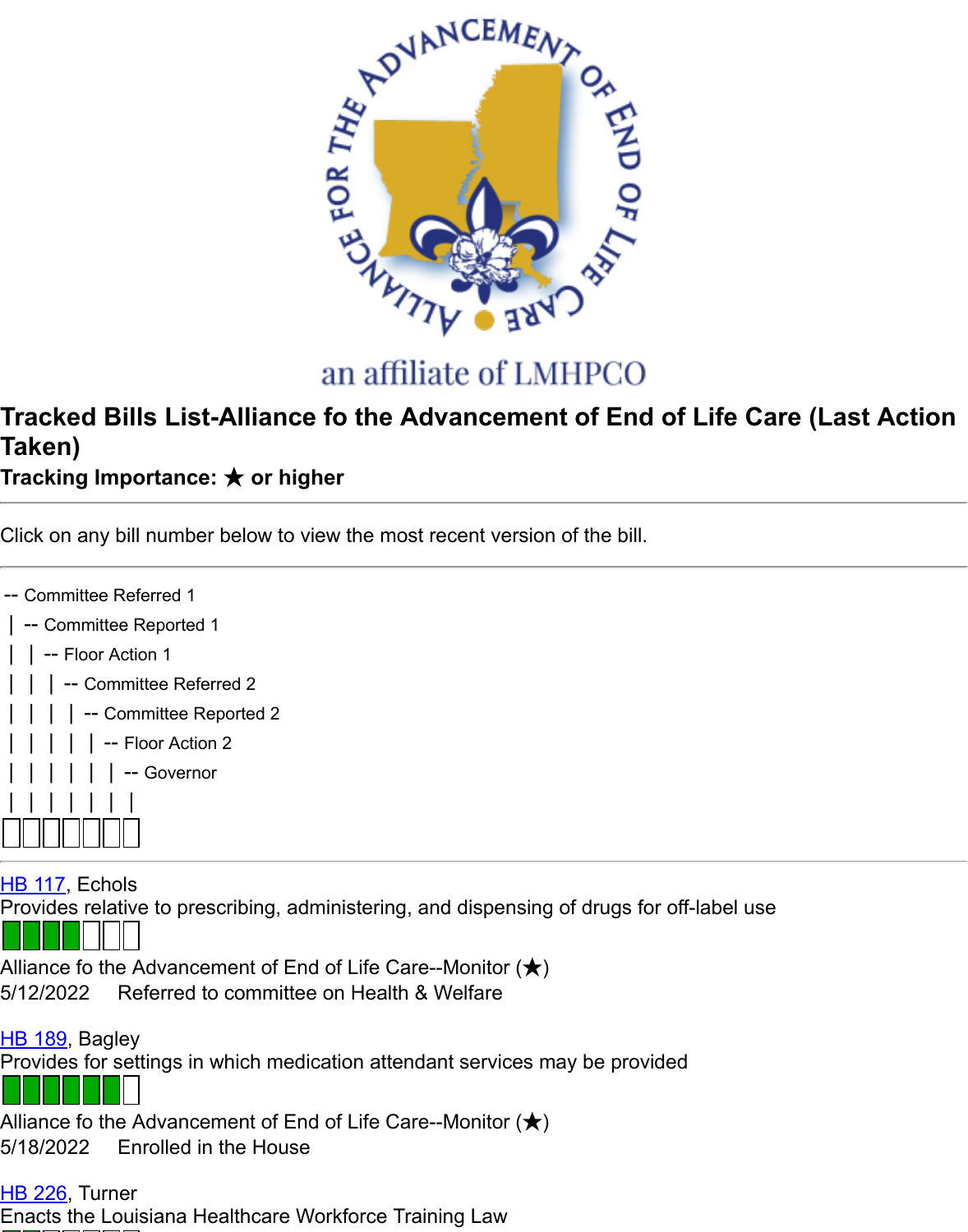

Alliance fo the Advancement of End of Life Care--Monitor  $(\bigstar)$ 3/14/2022 Referred to committee on Health & Welfare

[HB 286](https://www.lanewsbureau.com/inst/2022rs/hb/02/22rs-hb285_original.pdf), Turner

Provides relative to healthcare provider credentialing in the Medicaid managed care program

Alliance fo the Advancement of End of Life Care--Monitor  $(\bigstar)$ 5/18/2022 Enrolled in the House

## HB 291, Edmonds

[Require](https://www.lanewsbureau.com/inst/2022rs/hb/02/22rs-hb286_enrolled.pdf)s all nursing homes to maintain in effect emergency preparedness plans approved by Department of Health



Alliance fo the Advancement of End of Life Care--Monitor  $(\bigstar)$ 4/27/2022 Referred to committee on Health & Welfare

[HB 312](https://www.lanewsbureau.com/inst/2022rs/hb/02/22rs-hb291_reengrossed.pdf), Miller, D.

Enacts reforms to address workplace violence in healthcare settings

Alliance fo the Advancement of End of Life Care--Monitor  $(\bigstar)$ 

5/19/2022 House rejected Senate amendments by vote of 97 to 0

## HB 314, Turner

[Makes t](https://www.lanewsbureau.com/inst/2022rs/hb/03/22rs-hb312_reengrossed.pdf)echnical corrections to various provisions of law within and relating to the subject ma legislative committees on health and welfare



Alliance fo the Advancement of End of Life Care--Monitor  $(\bigstar)$ 5/19/2022 House concurred in Senate amendments by vote of 91 to 0

[HB 339](https://www.lanewsbureau.com/inst/2022rs/hb/03/22rs-hb314_reengrossed.pdf), Coussan

Provides relative to coordination of benefits requirements



Alliance fo the Advancement of End of Life Care--Monitor  $(\bigstar)$ 5/19/2022 House concurred in Senate amendments by vote of 96 to 0

**HB 459, Owen, C.** [Enacts](https://www.lanewsbureau.com/inst/2022rs/hb/03/22rs-hb339_reengrossed.pdf) the Life-Sustaining Care Act

Alliance fo the Advancement of End of Life Care--Monitor  $(\bigstar)$ 

4/28/2022 Referred to committee on Health & Welfare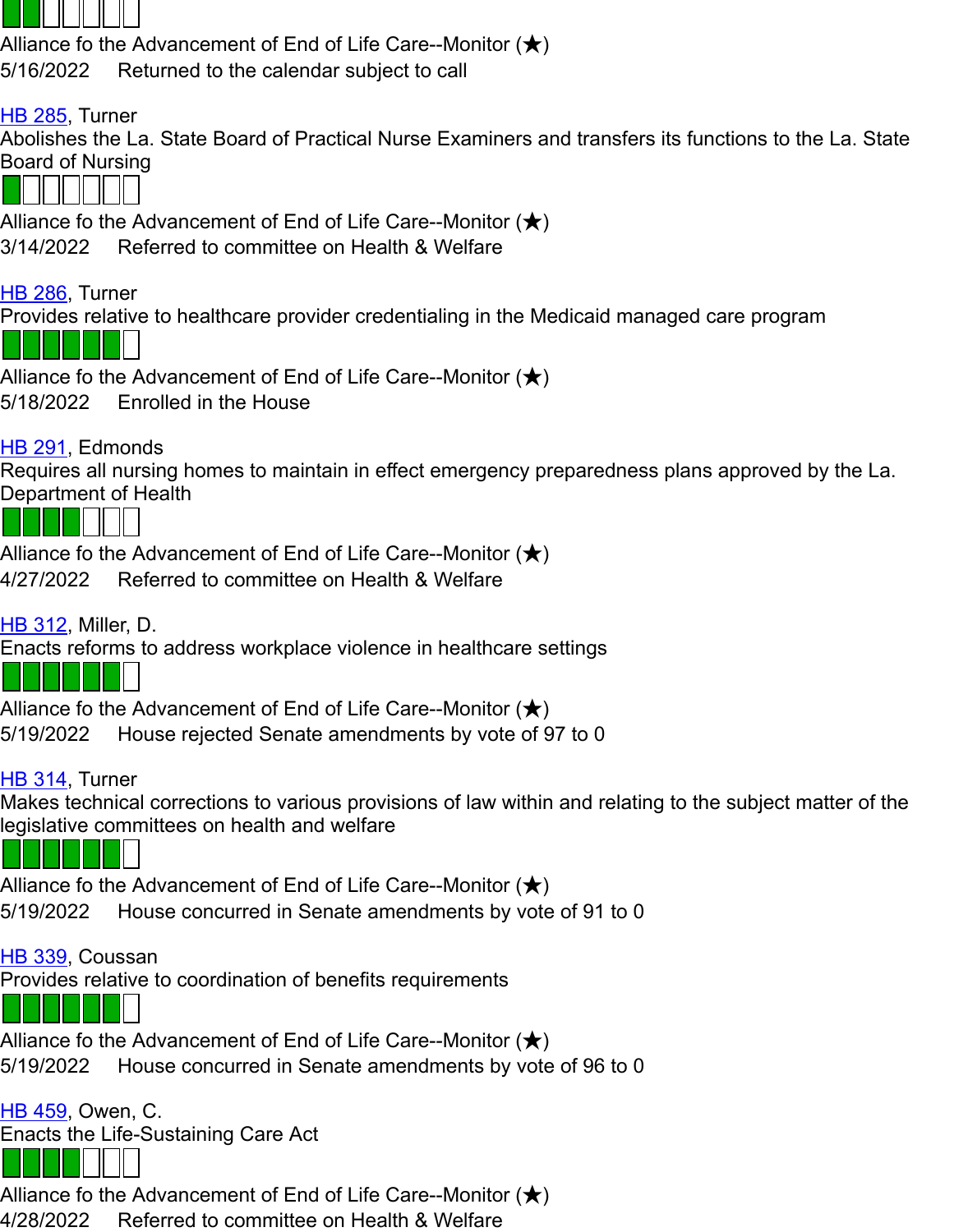| <u>HB 555</u> , Owen, C.                                                                                            |
|---------------------------------------------------------------------------------------------------------------------|
| Provides relative to occupational licenses                                                                          |
|                                                                                                                     |
| Alliance fo the Advancement of End of Life Care--Monitor $(\bigstar)$                                               |
| 5/9/2022 Referred to committee on Commerce                                                                          |
| <u>HB 582</u> , Stagni                                                                                              |
| Joins Louisiana to the licensed professional counselors interstate compact                                          |
|                                                                                                                     |
| Alliance fo the Advancement of End of Life Care--Monitor $(\bigstar)$                                               |
| 5/19/2022 Referred to the Legislative Bureau                                                                        |
| <u>HB 639</u> , Pressly                                                                                             |
| Provides relative to occupational licensing for workers with criminal histories                                     |
|                                                                                                                     |
| Alliance fo the Advancement of End of Life Care--Monitor $(\bigstar)$                                               |
| 5/9/2022 Referred to committee on Commerce                                                                          |
| <u>HB 1062</u> , Freeman                                                                                            |
| Provides relative to occupational licensing                                                                         |
|                                                                                                                     |
| Alliance fo the Advancement of End of Life Care--Monitor $(\bigstar)$                                               |
| 5/10/2022<br>Referred to committee on Commerce                                                                      |
|                                                                                                                     |
| SB 22, Boudreaux<br>Extends the termination date of the Palliative Care Interdisciplinary Advisory Council for thre |
|                                                                                                                     |
| Alliance fo the Advancement of End of Life Care--Support ( $\bigstar$ )                                             |
| 5/24/2022 Hearing Scheduled                                                                                         |
|                                                                                                                     |
| <u>SB 30</u> , Mills, F.<br>Provides relative to facility need review                                               |
|                                                                                                                     |
|                                                                                                                     |
| Alliance fo the Advancement of End of Life Care--Support ( $\bigstar$ )<br>5/12/2022<br>Passed to 3rd reading       |
|                                                                                                                     |
| SB 136, Connick                                                                                                     |

[Provid](https://www.lanewsbureau.com/inst/2022rs/sb/00/22rs-sb30_engrossed.pdf)es relative to protections for emergency room personnel, emergency services personn healthcare professionals